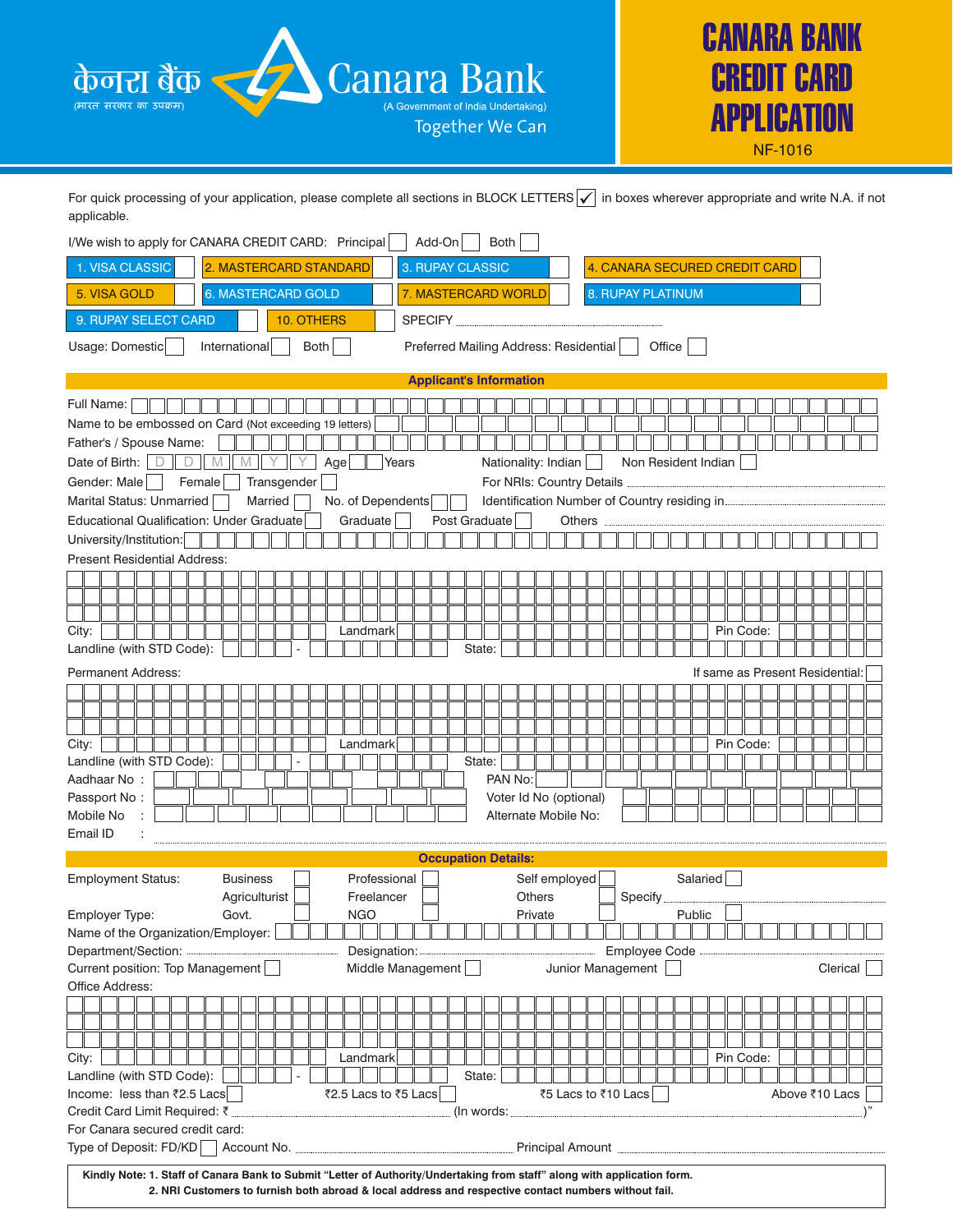| Details of Assets:               |             |                              |           |                         |
|----------------------------------|-------------|------------------------------|-----------|-------------------------|
| House:                           | Owned       | Rented                       | Ancestral | Company Provided        |
| Vehicle:                         | Two Wheeler | Four Wheeler                 |           |                         |
| Details of Liabilities (if any): |             |                              |           |                         |
|                                  |             | Name of the Bank/Institution |           | Outstanding Loan Amount |
| Housing Loan                     |             |                              |           |                         |
| Car Loan                         |             |                              |           |                         |
| Personal Loan                    |             |                              |           |                         |
| Any other Loan                   |             |                              |           |                         |
|                                  |             |                              |           |                         |

## **Personal Association Details**

| Whether Applicant is related to Chairman/Director of our Bank / any other Bank, any employee of our Bank? Yes $\Box$ NO |  |
|-------------------------------------------------------------------------------------------------------------------------|--|
|-------------------------------------------------------------------------------------------------------------------------|--|

If yes, please furnish details of relationship \* \*Relationship means and includes spouse, father, mother (including step-mother), son, (including step-son), son's wife, daughter (including stepdaughter), daughter's husband, brother (including step-brother), brother's wife, sister (including step-sister), sister's husband, brother (including step-brother) of the spouse, sister (including step-sister) of spouse.

| <b>Canara Bank Account Details</b> |            |                                                |                      |  |
|------------------------------------|------------|------------------------------------------------|----------------------|--|
| <b>Branch Name</b>                 | Account No | Type of Account                                | <b>Banking Since</b> |  |
|                                    |            | NRO<br>OD/OCC<br>CA<br><b>NRE</b><br><b>SB</b> |                      |  |

|           | <b>Existing Card Details (If any)</b> |             |                             |
|-----------|---------------------------------------|-------------|-----------------------------|
| Bank Name | Card No.                              | Valid up to | Limit/Outstanding liability |
|           |                                       |             |                             |
| <u>.</u>  |                                       |             |                             |
| - 3.      |                                       |             |                             |

|                                                                                                                                                                                                                                      |                                 | <b>Mandatory documents to be submitted</b> |                                         |                                 |
|--------------------------------------------------------------------------------------------------------------------------------------------------------------------------------------------------------------------------------------|---------------------------------|--------------------------------------------|-----------------------------------------|---------------------------------|
| 1. PAN                                                                                                                                                                                                                               |                                 |                                            |                                         |                                 |
| 2. Aadhaar                                                                                                                                                                                                                           |                                 |                                            |                                         |                                 |
| If address in Aadhaar differs from the present address, any one of the following additional documents is to be submitted:                                                                                                            |                                 |                                            |                                         |                                 |
| Driving License                                                                                                                                                                                                                      | / Voter ID<br>/ Passport        |                                            |                                         |                                 |
| 3. Form 16                                                                                                                                                                                                                           | / Salary Certificate            | / Latest Balance Sheet                     | / Income Tax Return    <br>/ Any Other: |                                 |
|                                                                                                                                                                                                                                      |                                 | <b>Mode of settlement:</b>                 |                                         |                                 |
| Auto Debit for Canara Bank Customers: SB/CA/OD/OCC A/C No <b>Canadian Community Control of Canadian Control Control Control Control Control Control Control Control Control Control Control Control Control Control Control Cont</b> |                                 |                                            |                                         |                                 |
|                                                                                                                                                                                                                                      |                                 |                                            | <u>Branch [</u>                         |                                 |
| Direct Billing for Non-customers: Cheque/DD                                                                                                                                                                                          |                                 | NEFT Internet Banking                      |                                         |                                 |
| Your Bank Details: Bank Name [19] North Account No Communication of Account No Communication of North Account No                                                                                                                     |                                 |                                            |                                         | <b>IFSC Code</b>                |
| Please permit me revolving facility, wherein I will be required to pay only 5% of the billed amount every month with the carried over balance attracting                                                                             |                                 |                                            |                                         |                                 |
| interest at rates as applicable from time to time.                                                                                                                                                                                   |                                 |                                            |                                         |                                 |
|                                                                                                                                                                                                                                      |                                 |                                            |                                         |                                 |
|                                                                                                                                                                                                                                      |                                 | <b>Colour Photograph</b>                   |                                         |                                 |
|                                                                                                                                                                                                                                      |                                 |                                            |                                         |                                 |
|                                                                                                                                                                                                                                      |                                 |                                            |                                         |                                 |
|                                                                                                                                                                                                                                      |                                 |                                            |                                         |                                 |
|                                                                                                                                                                                                                                      |                                 |                                            |                                         |                                 |
| <b>Primary Applicant</b><br><b>Please Paste</b>                                                                                                                                                                                      | Add-on 1<br><b>Please Paste</b> | Add-on 2<br><b>Please Paste</b>            | Add-on 3<br>Please Paste                | Add-on 4<br><b>Please Paste</b> |
| Colour Photograph                                                                                                                                                                                                                    | Colour Photograph               | Colour Photograph                          | Colour Photograph                       | Colour Photograph               |
|                                                                                                                                                                                                                                      |                                 |                                            |                                         |                                 |
|                                                                                                                                                                                                                                      |                                 |                                            |                                         |                                 |
|                                                                                                                                                                                                                                      |                                 |                                            |                                         |                                 |
|                                                                                                                                                                                                                                      |                                 |                                            |                                         |                                 |

## **Add-On cards Required (Photo Identity and Address Proof Required)**

Add-On cards i.e. those that are subsidiary to the principal card, may be issued with the clear understanding that the liability will be that of the principal cardholder. Similarly while issuing corporate credit cards, the responsibilities and liabilities of the corporate and its employees lies with main card i.e. Corporate account.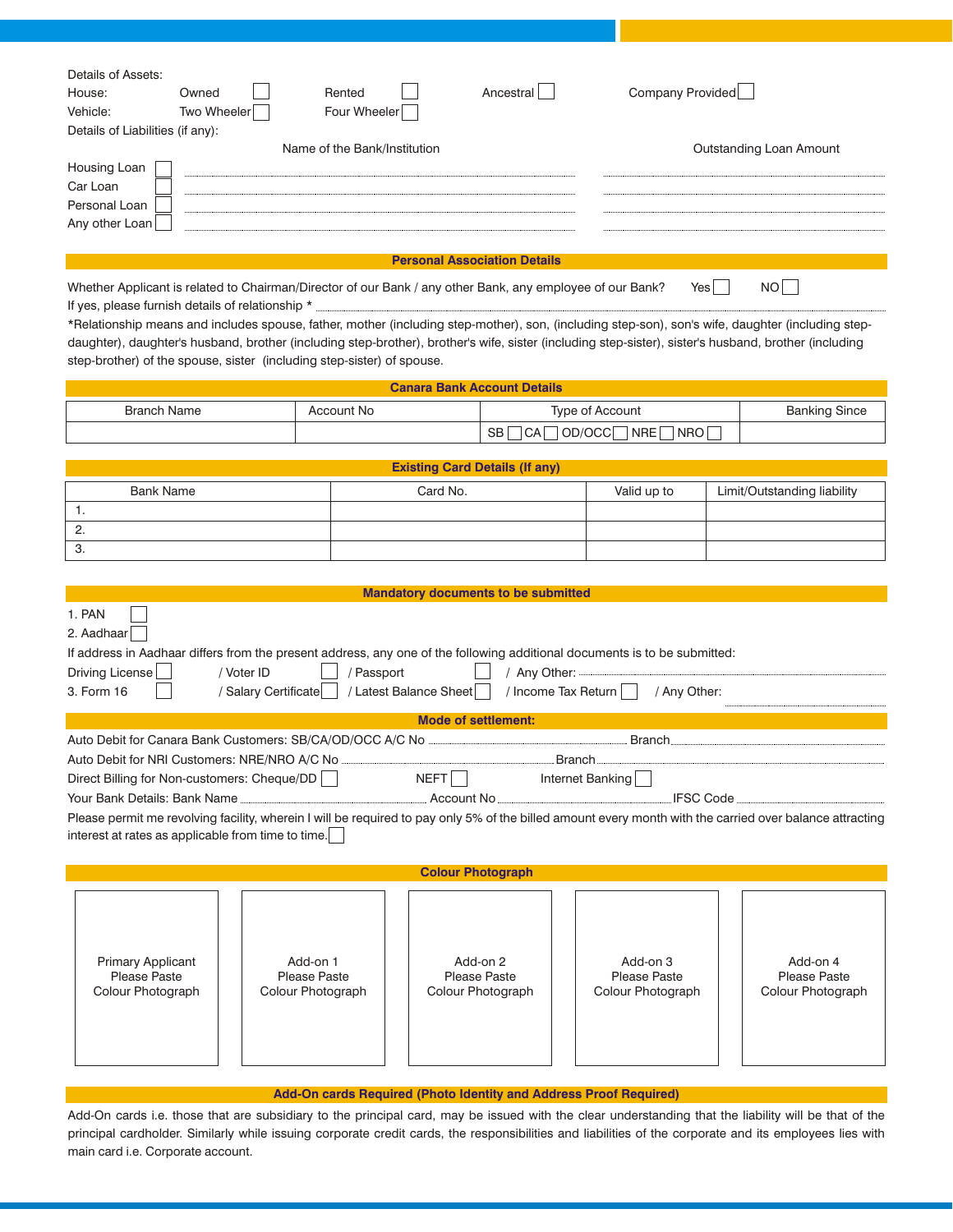I request you to give add on cards to the following family members: (upto maximum 4 add-on cards)

| Father         | Mother                    | Spouse        | Sonl         |                 | Daughter              |                                    |
|----------------|---------------------------|---------------|--------------|-----------------|-----------------------|------------------------------------|
|                | Name of the Family Member | Date of Birth | Relationship | <b>ID Proof</b> | <b>Limit Required</b> | Signature of the Add-on cardholder |
|                |                           | DD/MM/YY      |              |                 |                       |                                    |
| $\overline{2}$ |                           | DD/MM/YY      |              |                 |                       |                                    |
| -31            |                           | DD/MM/YY      |              |                 |                       |                                    |
|                |                           | DD/MM/YY      |              |                 |                       |                                    |
|                |                           |               |              |                 |                       |                                    |

## **Declaration**

I hereby apply for Canara Bank Credit Card - Visa/MasterCard/RuPay and I declare that I am a resident/non-Resident Indian and that all the particulars and information I have furnished above are true and correct. I agree to inform that Bank, the changes, if any in the above said facts as and when they occur.

I agree to pay the annual fees and other charges that may be fixed / enhanced by the Bank from time to time. I undertake to settle in full all the dues arising from my Canara Credit Card issued to me and add on card/s that are issued/may be issued. I undertake to utilize the Canara credit card strictly in accordance with the exchange control regulation and understand that in the event of my failure to do so, I would be liable for action under FEMA Regulations and will also be debarred from international credit card facility at the instance of RBI or Canara Bank.

I, hereby, authorize you to inform the details of my transactions including default of payment that may occur to any of the credit card issuers, other banks, financial institutions or any other organization as the bank may deem fit without obtaining any further oral or written consent from me. I also authorize Canara Bank to entrust recovery of any dues under my Canara Credit Card - Visa/MasterCard/RuPay owing to my default to any recovery agent and expenses incurred in this regard shall be borne by me.

I understand that in terms of the Credit Information Companies (Regulation) Act,2005 the Bank is bound to provide information related to my credit history/repayment record to Credit Information company (specifically authorized by RBI).

I authorize the bank to exchange, share, part with all information related to my details and transaction history to its Affiliates/Banks/Financial Institutions/Credit Bureaus/Agencies/participation in any telecommunication or electronic network as may be required by law, customary practice, credit reporting, statistical analysis and credit scoring, verification or risk management and shall not hold Canara Bank liable for use or disclosure of this information.

I authorize Canara Bank to make use of the personal information provided by me at the time of applying for this Credit Card on a need to know basis to deliver better service to the customers. The Bank may use and share the information provided by me with its affiliates and third parties for providing services and any service related activities such as collecting subscription fees for such services and notifying or contacting the Customers regarding any problem with or the expiration of such services. In this regard it may be necessary to disclose the customers' information to one or more agents and contractors of the Bank and their sub contractors but such agents, contractors and sub contractors shall be required to use the information for these purposes only.

I undertake to use the card for transactions permitted by GoI/RBI only.

I, hereby, declare that I have maintained NRE/NRO rupee account in the Bank. I'm Indian passport holder. If I cease to be an Indian passport holder, I will surrender the card to the Bank. (Only for NRI customers)

I declare that I have read and understood the terms & conditions governing Canara Credit Card and I am agreeable to and bound by them. I agree and understand that issuance of Credit Card is the sole discretion of Canara Bank and the Bank reserves the right to reject my application without assigning any reason.

Place:

Date:

Date: Signature of the Applicant

## **ASSIGNMENT / NOMINATION FOR CARDHOLDER INSURANCE**

I do hereby assign the money payable by the concerned Insurance company in the event of my death due to accident to **who is my** who is my **who is my** ... I hereby authorize Canara Bank to adjust the Card Division Visa/MasterCard/RuPay card dues if any from the insurance claims settled. I further declare that the nominee's receipt shall be sufficient proof of discharge to the concerned insurance company.

I am aware that the role of Card Division under Cancare Insurance would be purely to facilitate the payment of premium on my behalf as a compliment and that the onus of making valid claim with the Insurance Co. lies on the nominee/legal heir of the cardholder. Canara Bank will not have any responsibility in the matter of settlement of the claims or make any representation on claim being processed with the Insurance Company.

| Place:<br>Date:               | Signature of the Applicant |
|-------------------------------|----------------------------|
|                               |                            |
| Name & address of the witness |                            |
| Place:                        |                            |